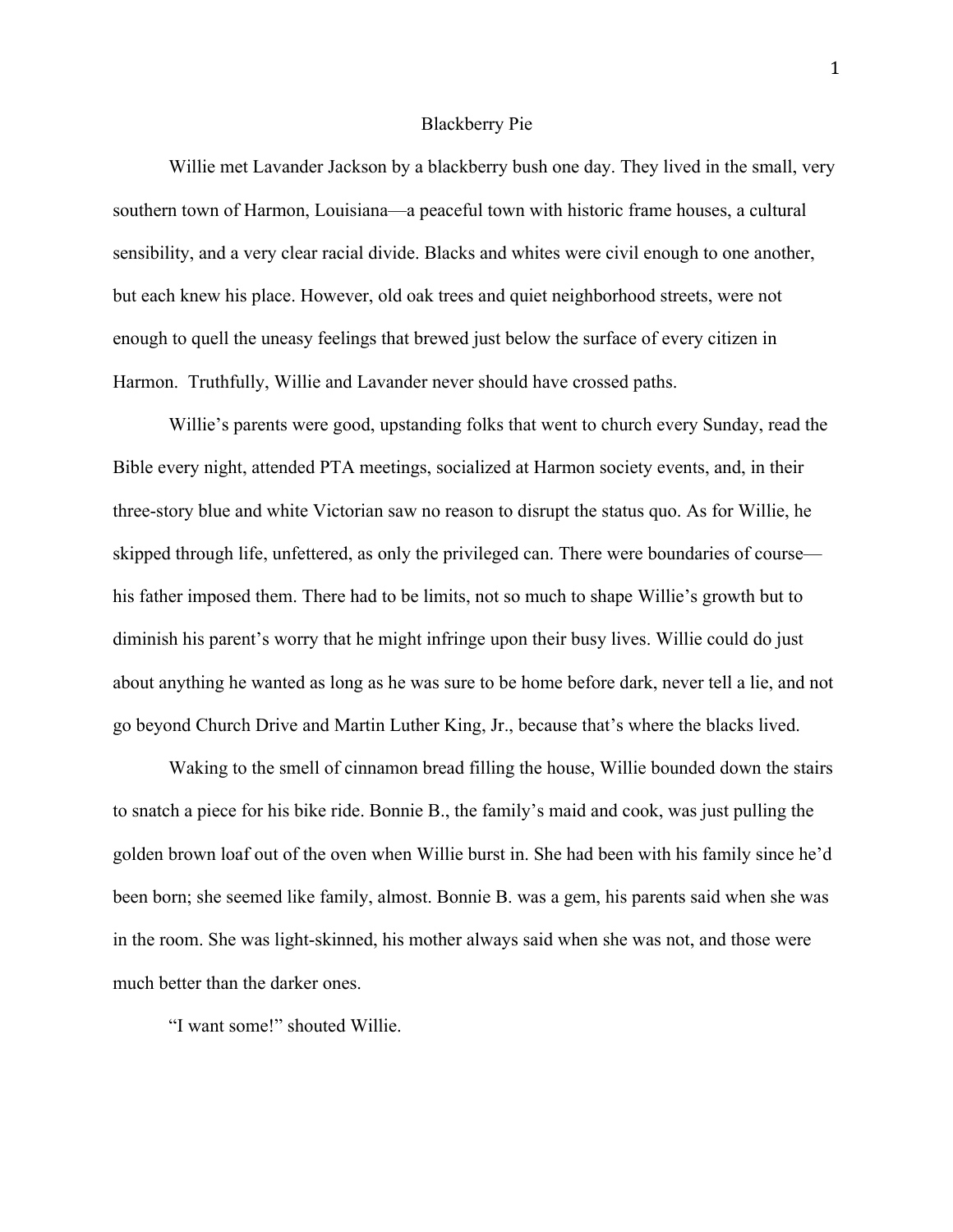"Nah, you just gotta wait a couple minutes for it to cool a bit," drawled Bonnie B., who never seemed to be in a rush.

"C'mon. C'mon! I got to go, Bonnie B! Got. To. Go. Goin' on a blackberry hunt." Willie went to the drawer, took out a knife, and, proceeded to cut a slice.

Bonnie B. leaned against the counter, shaking her head, tolerating him. Then, she reached for a linen napkin and held it out. Willie grabbed the napkin from her, wrapped his bread, and headed out the door. As the screen door banged shut, he shouted over his shoulder, "See ya, Bonnie B."

"If you find nuff blackberries, I'll make you a pie later on," she hollered.

Willie kept his bike covered with a black plastic tarp in the garage. A Schwinn Scrambler BMX bike. He knew that it cost five hundred dollars because one day, he found the receipt while he was looking in his mother's purse for change for a cherry cola. He didn't treasure it because it cost so much, though; at nine years old, he didn't understand money. No, he loved his BMX because it was truly fine, the finest bike he'd ever seen. Certainly nicer than any his friends had. It was all chrome with a chrome chain and Redline forks, candy-apple red handle bars and seat post, knobby tires, Oakley grips, and Ruppert pedals. On the racing plate was his favorite number, number 4. Completely "tricked out," his friends had said.

He remembered the day his parents gave him the bike. When he looked outside, the sun was shining on a silver bike, and it was wrapped with a huge red bow. His heart pounded in his chest, and he turned to grab his parents in a quick, tight hug. After ripping the bow off, he jumped on the bike and said he was going for a ride. He didn't return the entire day, not even for lunch. But as the sun began to set, he knew it was time to head home, birthday or not. Willie had ridden his bike all day and as he tore down his street, the wind blowing his hair, he felt like he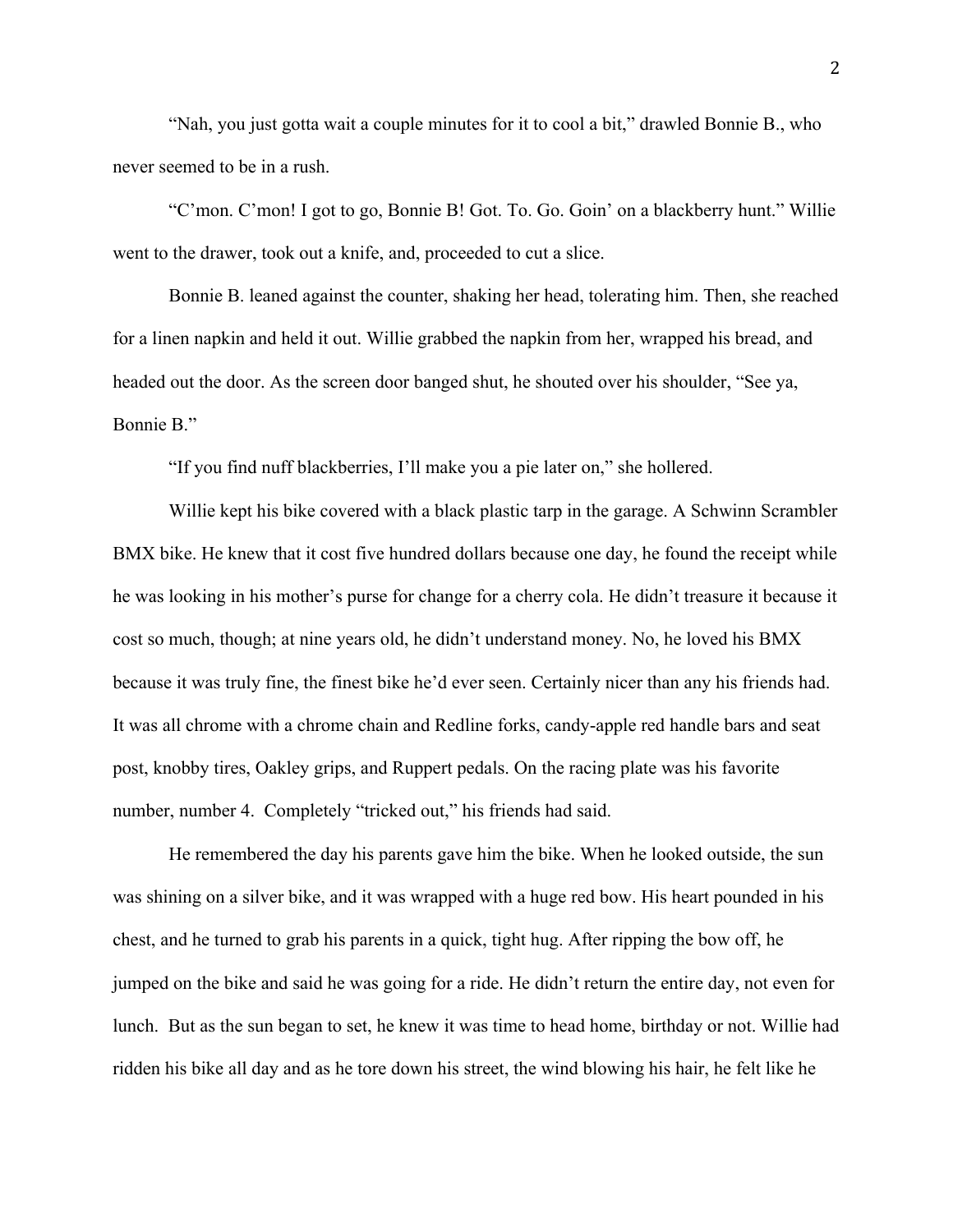was king of the world. Passing Big Sean's house, he gave a small nod, trying to look cool, and knowing without a doubt that he did. How he wanted that moment to last forever.

Today, though, Willie rode down sidewalks and across streets, hoping something exciting might happen. A small aluminum pail hung from his handlebars for blackberries. He sure would love a blackberry pie.

"Willie! Willlllie!!" He heard his name called and stopped his bike, fanning out the rear tire behind him, and kicking up a dust cloud.

There was Little Shawn running down his front steps, waving his hand. Willie rode over to meet him."Where ya goin?" Little Shawn asked.

"Dunno. Just around."

"I got to stay in. Help with my baby brother. He's sick." Little Shawn shrugged his tiny shoulders, aggravated. "Whatcha lookin' for?" he nodded at the pail.

"Blackberries. Bonnie B.'s gonna make me a pie."

"Hey, I got some in my backyard. C'mon!" Shawn took off for the back, figuring that if he stayed in his own yard, that would be the same as staying home and helping with Toby.

Willie grabbed the pail, carefully stood his bike on its kickstand, and followed his friend.

Little Shawn was deemed little because they had another friend with the same name but spelled different—Sean—who was big. Big Sean looked like he was about twelve and was fat. Little Shawn looked like he was about six and was tiny—tiny but fast. And as he ran to the backyard, Willie had to put some kick in his jog to keep up. In the backyard, all the way in the corner, was a measly blackberry bush that looked half dead. Willie stopped running.

"That all? Shoo. I ain't runnin' for that," Willie said.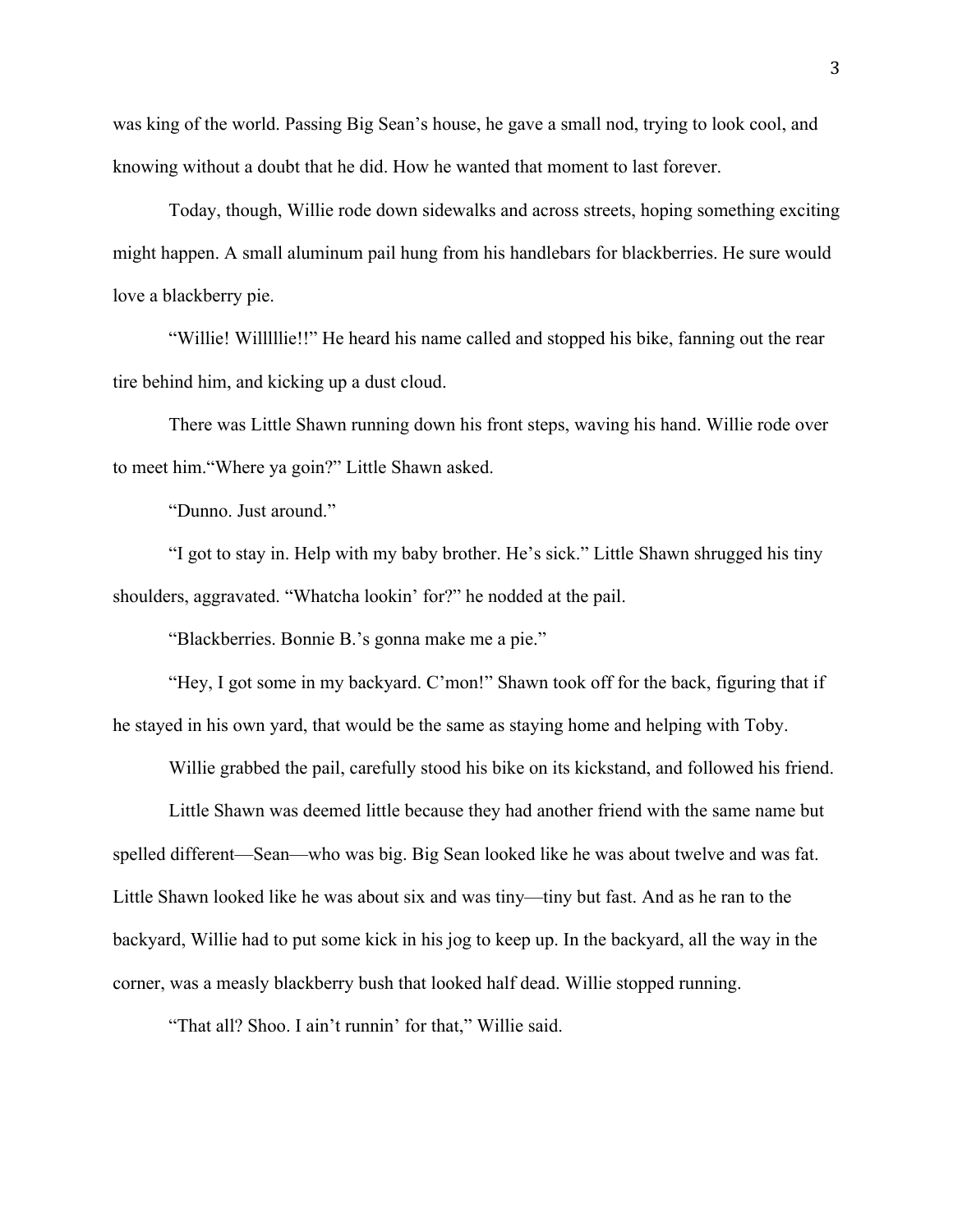"Aww, c'mon. There's some good ones here." He started picking a few berries and showed them to Willie.

"Alright, then." Holding out his pail, he heard the *plop plop* of the berries.

"Shawn! Get in this house, young man, right now!" His mother's voice sounded shrill, and before Willie could say a word, Shawn's feet started spinning.

"Got to go," he said as he ran toward the back steps. "I'll come by later if I can!"

Willie looked down into his pail at the withered blackberries and headed back to his bike. After riding around and seeing none of his friends about, he started looking for berries again. He rode to the edge of town, the edge of his neighborhood, and stopped abruptly. At the end of the asphalt road where it turned to dirt, there was a huge blackberry bush that looked like it had enough berries to feed all of Harmon. Willie looked at the street sign, Martin Luther King, Jr. Ave. He scanned all around the area to see if anyone was watching him, then pedaled cautiously onto the dirt road. His tire sounded like it was rolling over broken glass as it rode over the grit and rocks in the road. Willie waited to see if something would happen to him.

## Nothing did.

As he drew near, his eyes widened. Why, this bush had tons of blackberries on it! And they weren't shriveled up like Shawn's; they were juicy and every one a deep purple color. He dumped out the ones in his pail and quickly went to gather some.

Plucking a handful off of a sticky branch, he heard a falsetto voice, "Ouch! Who's pickin' my berries?"

Willie jumped about three feet back and dropped the pail in front of him.

"Who . . . who's there?" He trembled.

"It's me. Mista Blackberry Bush. Dontcha know it hurts when ya pick m'berries?"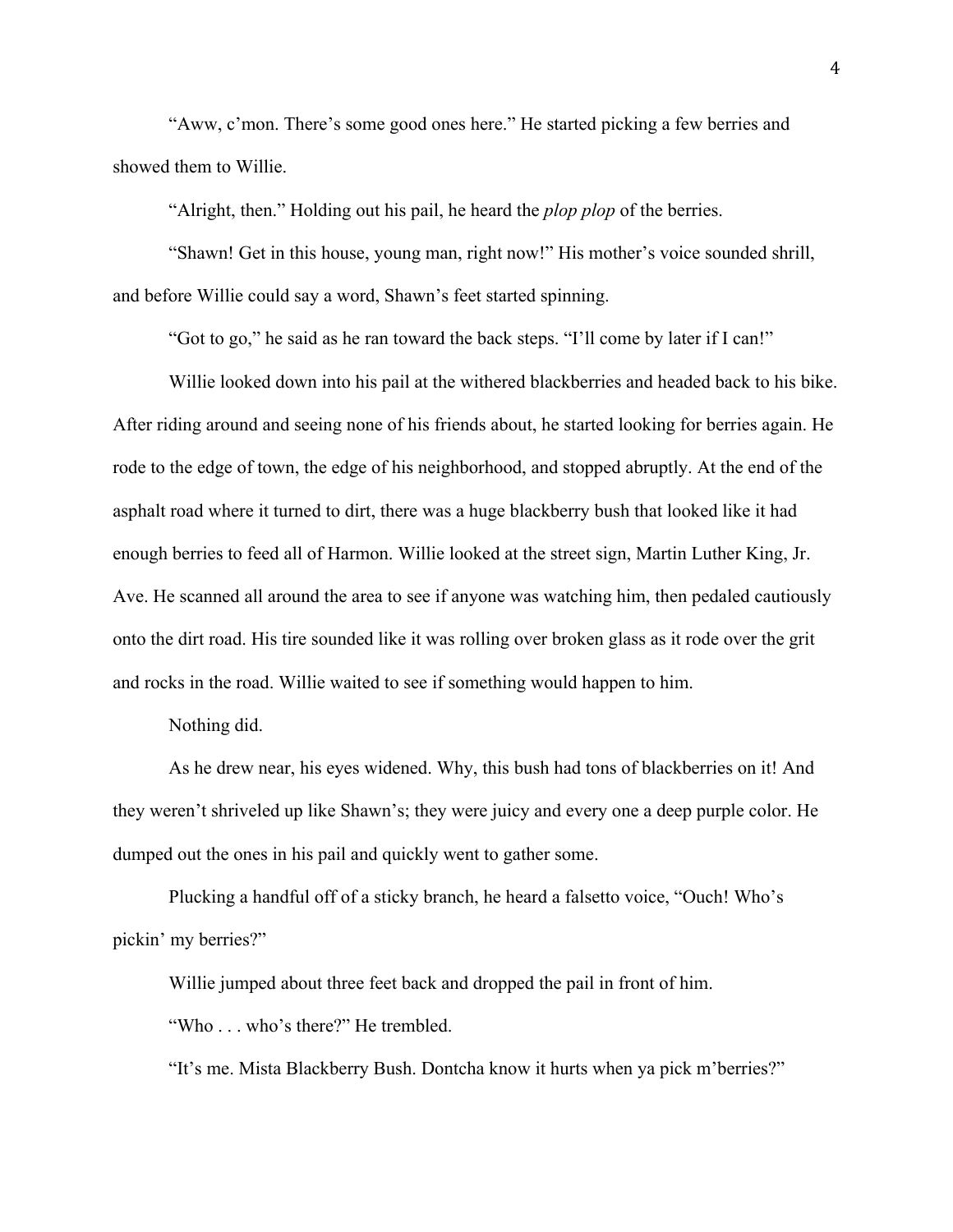Willie froze. His mind wouldn't tell his feet what to do. "Um, I'm sorry?"

Suddenly, loud guffaws issued from behind the bush and a young black boy walked around, holding his side. "Ha ha. You funny! You thought de bush was talkin'. Haw haw." He rolled on the ground laughing.

Willie straightened his shoulders, finally realizing the joke. "I knew, I knew," he said.

"Naw you did not. Ya did not. You said 'sorry'. Sayin' sorry to a bush . . ." He rolled around some more.

"You stop sayin' that. I knew. I was just playin' along. That's all." Willie's face was beginning to redden.

Seeing that look, the boy realized it was enough. He stood up, not even brushing the dust off of his overalls. He held out a hand to Willie.

"I knew that you knew. It was jus' for fun. Name's Lavander. Lavander Jackson the Third." They shook hands.

"I'm Willie Conners," he said. The boys dropped hands and stood.

Then, Lavander nodded toward Willie's pail. "Wanna pick some?"

"Sure."

The two boys began picking berries, sometimes complaining when the stickers drew blood. They didn't talk much, mostly picked. After about an hour, the pail was full. Willie and Lavander sat down, sweat sliding down their faces, and smiled at each other.

Willie reached in his pocket, pulled out the bread. "Want some? It's cinnamon bread." He held the bread toward Lavander.

"Surely." Lavander broke off an edge and popped it into his mouth. "S'good. Ya mama make it?"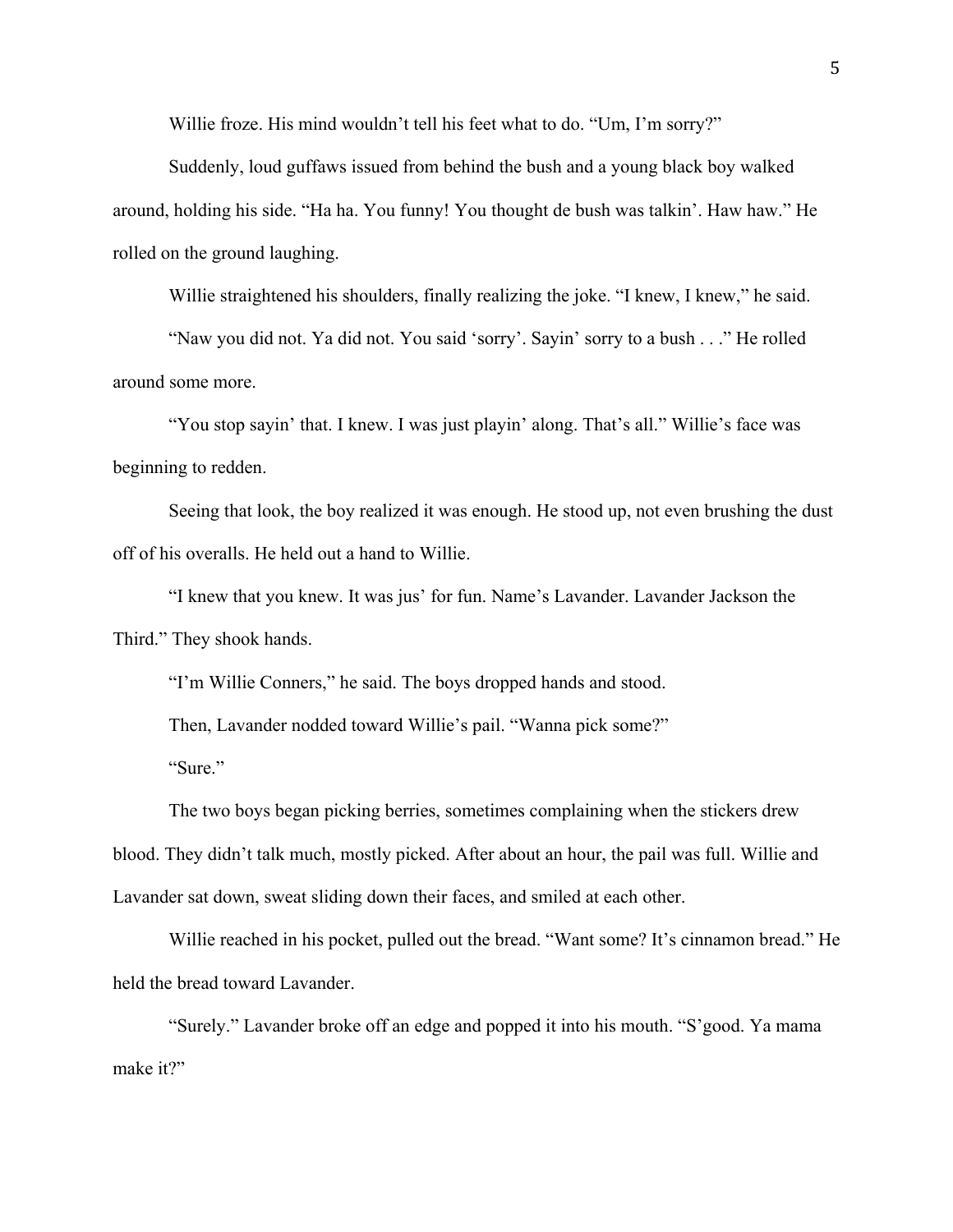"Nope. Bonnie B."

Lavander nodded.

"Whew. That's a lot of berries," Willie said. He didn't know what to do next. Then, "You want some?"

"Got no pail," Lavander replied.

They looked at each other, thinking, as if this was a monumental problem.

"You could put some in your pockets," Willie suggested.

"Nah. They'd get smushed. You jus' keep 'em."

"But you picked 'em too."

"Why don't ya come on to m'house. We could put some in a bowl for Mama. She'd like that. Make blackberry cobbler." He turned and headed toward his bike, but Willie didn't move, wasn't sure whether to go or not. His mom wouldn't like it one bit, and his dad would whip him for sure if he found out.

"I don't think I better," he said, real low. "My father says . . ."

"S'up to you." Lavander shrugged, looking around. "Ya daddy ain't here though."

"What about your dad?" Willie said, trying to find a reason to go or not to go.

"He ain't 'round. C'mon."

Lavander picked up his bike, a rusty old girl's bike with bright pink paint in some spots and a ripped up white banana seat. Willie noticed that the handle bars were different, too, not the original ones. Lavander nodded toward Willie's bike.

"There's a hill where we ride bikes. Monkey hill. A big dirt hill ya can speed down. Let's go." He flashed a bright white smile and Willie couldn't help smiling back.

"Alright," he said and, forgetting his father, jumped on his bike to follow Lavander.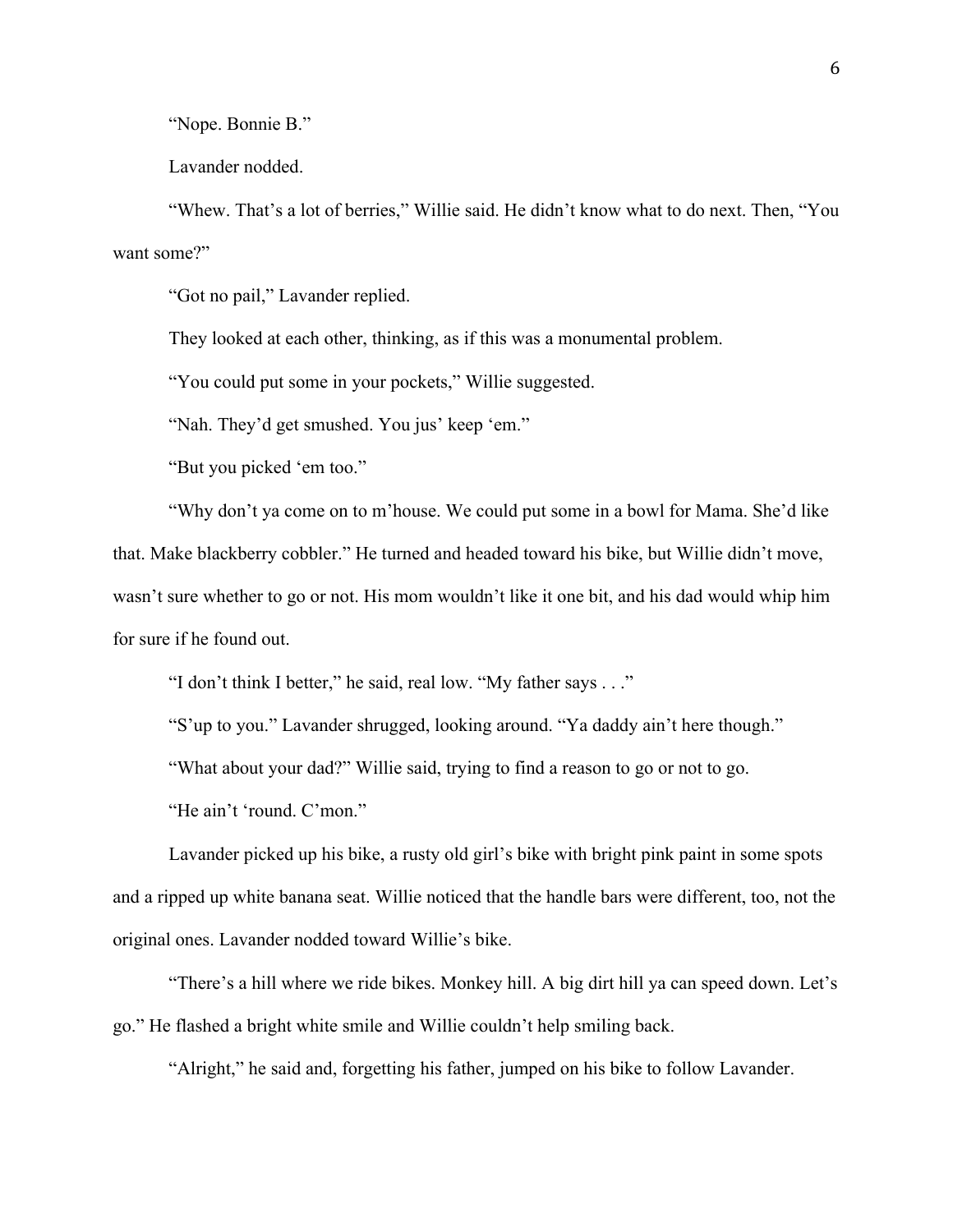Together, they rode to The Other Side of the Tracks, that's what his mom called it. Still, he'd found the best berries here and Bonnie B. would make him a great pie. The dirt road felt soft under his tires and he noticed that the houses they passed were all run down with paint peeling off of the wood and junk piled in front yards.

Willie kept pedaling to keep up with Lavander. He was fast. But, Willie thought, he was only going slower because he had all the blackberries. When they rode up to a blue shotgun house with no shutters, Lavander turned and stopped, spun his back tire out behind him with a flourish.

"Here's where I stay," he said and motioned for Willie to follow him inside.

Feeling scared, Willie tried his best not to show it. He'd never been in a house like this in his life, and he began to wonder if he was safe—a fine time to think of that, he realized. It was quiet enough, other than a dog barking a few houses away. The only person around was a man on the porch across the street, rocking in a chair, holding a can wrapped in a brown paper bag. Really, not so scary after all.

"Bring your bike inside," he told Willie.

"What about yours?"

Lavander shrugged and waved him in, showed him where to put his bike.

Still unsure, but anxious to see this Monkey Hill, Willie followed Lavander inside. The house was dark and smelled musty. Footsteps pounded down the hallway and laughter erupted. Two young girls in ripped slips were chasing each other. When they saw Willie, they screeched to a halt bumping into one another, eyes wide.

"Who you?" asked the braver of the two.

"This here Willie," Lavander said. "Ain't none of your business. Where Mama?"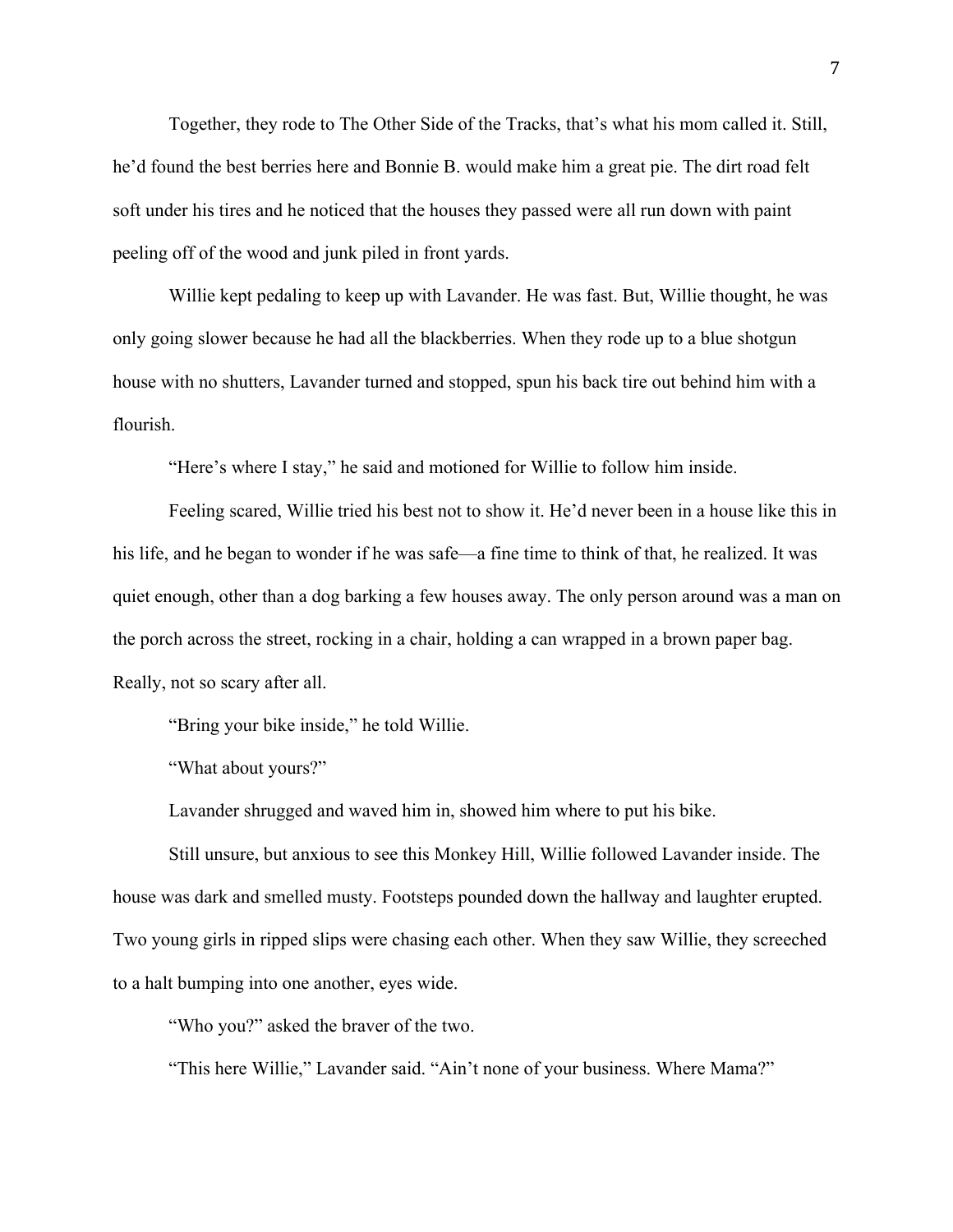"Kitchen." The taller one turned and the other girl, following on her heels, ran back down the hall, screaming, "Maaamma. Lavander brung a white boy home!"

Lavander rolled his eyes at Willie, and Willie chuckled.

"C'mon then. Let's give her these berries so we can ride," Lavander said.

Willie followed him, looking at each room as they walked through it. There was no hallway in this house—you just walked through one room to get to the next. The house hardly had anything in it either. No pictures on the walls or books on any shelves—just some beds and a few chairs. The main room had four beds crammed in it, and one was just a mattress on the floor. Everything was clean, though. He was surprised at that.

As they entered the kitchen, Willie slowed down because in front of him stood the biggest black woman he'd ever seen. Maybe the darkest, too. This woman made Bonnie B. almost look white. Her skin was the color of black coffee and her short tight braids were pulled back neatly. She must have weighed three hundred pounds, Willie guessed.

"Well, well," she said in a rich, deep voice that sounded like thunder—the good kind that you hear from a distance. "What we got here?"

"Mama, this Willie. We got us some blackberries." Lavander tugged on Willie's shirt to draw him forward. Willie held out the pail, his hands trembling a little.

"Well, hey there, Willie." She looked at Lavander. "You jus' met dis here boy who wanted to give us dem berries, huh?"

"We picked 'em together, but didn't know how to split 'em up. So I says come here. You would make a cobbler, maybe." Lavander spoke fast, as if he wasn't sure if Mama would be glad or mad.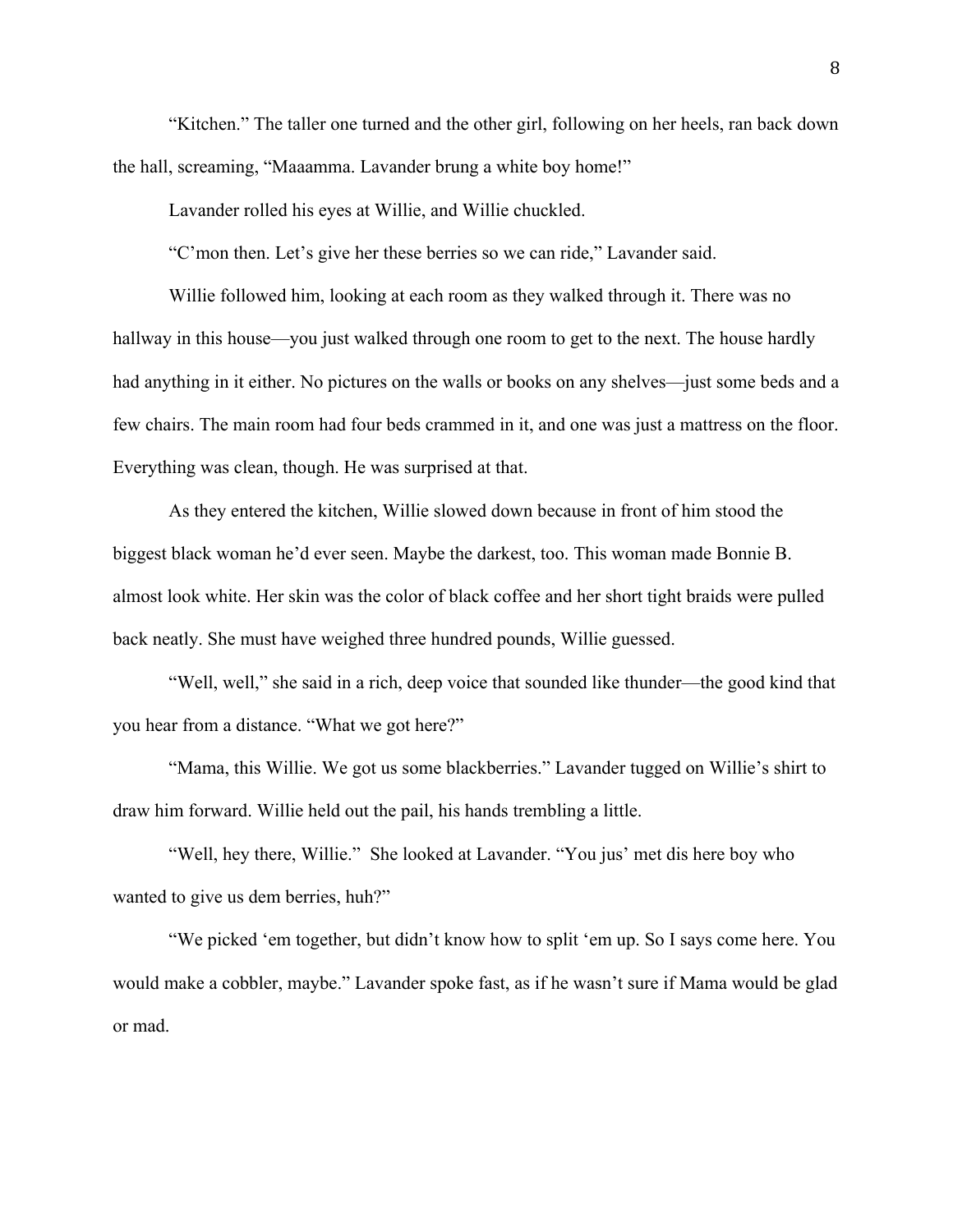She started to chuckle, a low rumble. "A cobbler, huh? You puttin' in orders for me like I a short order cook, Lavander Marcus?" She reached over and pulled him into a deep hug, so deep he almost disappeared for a second under her big, heavy arms.

"Yeah, I sho love blackberries," she said. "Thank you boys for bringin' me some. I might jus' make that cobbler, Lavander. Tha's a good idea. Real good." She walked over to the counter and picked up a chipped ceramic bowl. "Here you go. Willie, why don't ya put some in there."

Willie shook some berries out into the bowl, and deciding that it didn't look like exactly half, poured out a few more.

Mama peered into the bowl. "Ummhmm. Those look nice. Some good dark ones. Means sweet juice. I thank ya both." She went back to the counter where she was mixing a bowl of what looked like spinach. Lavander's Mama seemed to not think it odd at all that Willie was there, and he liked that.

"We goin' out. Ride bikes, ok?" Lavander was leaning on Mama's hip, smiling up at her. "Gimme some lovin'," he said as he wrapped his arms as far around her as they'd go. She reached down and hugged him right back. Just like that, thought Willie.

"You boys be careful now. Lavander, watch out for him. Willie, nice meetin' you." She included him in her warm smile.

"Bye Mrs. . . .Mama," he said.

"Ooh, boy. It's jus' Mama, tha's all." She shook with silent laughter.

Everybody's laughing at me today, Willie thought. He didn't get mad about it, though.

On their bikes again, the boys sped through his neighborhood. Up ahead, a big mound of dirt loomed—it looked almost as tall as Lavander's house. Willie's stomach turned flips.

"Wow!" he said to Lavander.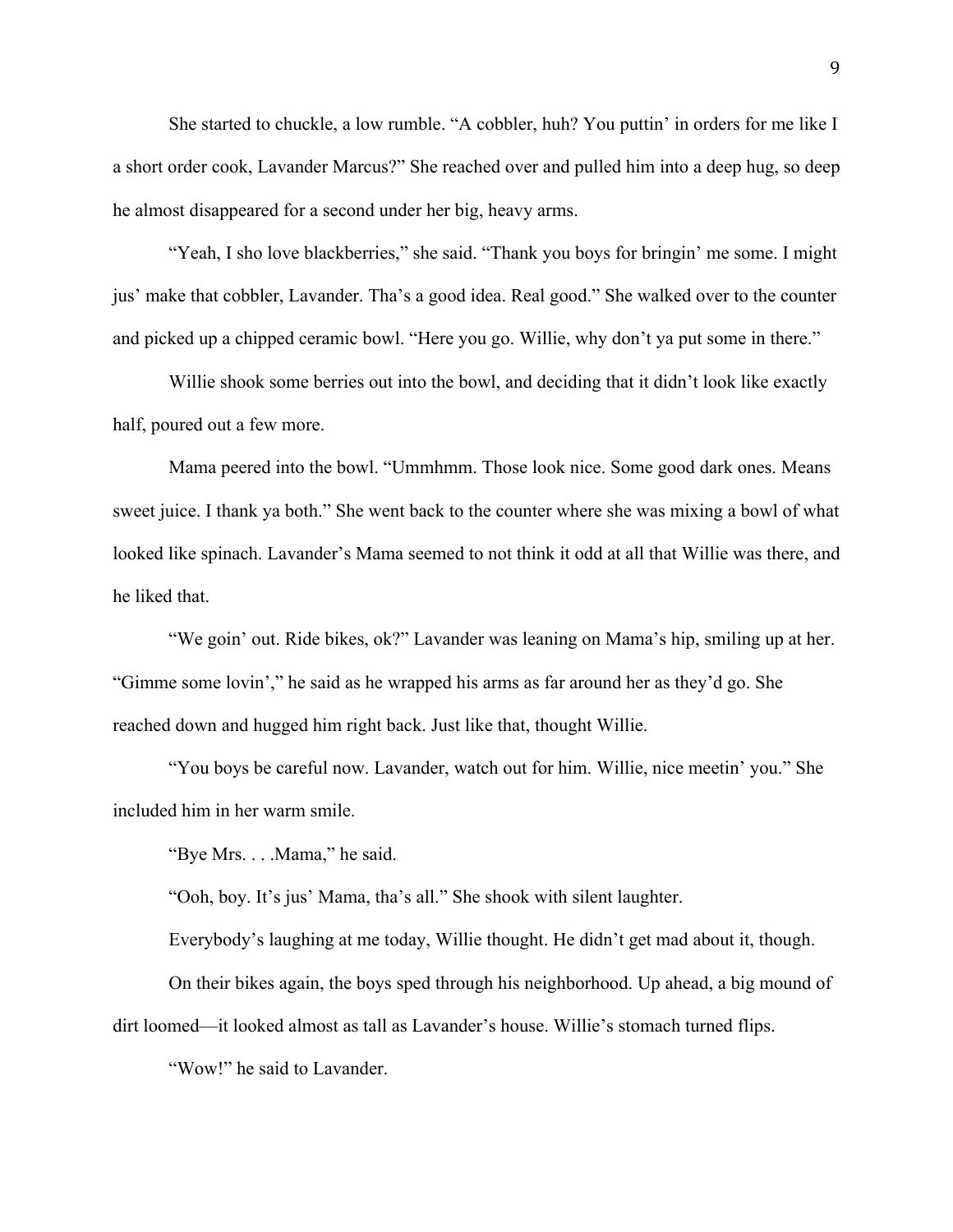"I know. I tole ya, I tole ya!" he shouted. "Let's go!"

They both stood and pedaled to gain enough momentum to make it up the hill. Lavander led with Willie close behind, but halfway up, Willie lost speed and faltered. Before he could stop himself, he fell and slid awkwardly down the hill, scraping his hands and knee. It was as if gravity was pulling Willie down despite how hard his feet spun beneath him.

"Owww," he howled.

But, Lavander didn't hear him because he was inches away from the top, and that was the hardest part. Then, he was up and turned, victorious, to see if Willie was behind him.

"Whoohoo!" he started. Then, he spotted Willie, crumpled at the bottom of the hill, struggling to get up. He dropped his bike where he stood and slid down the hill.

"Hey, you ok? What happened?"

"I couldn't do it." He hung his head.

"It was ya' first time," Lavander offered.

"Still."

"Try ag'in."

Willie did try again. And again. Like a baby trying to take his first steps, he could only go so far and no further. Finally, he sat in a heap, disgusted.

"It's too high. I quit. I don't want to mess up my bike, and I'm tired." Willie whined.

They sat for a moment—Willie, wanting to go home and put bandaids on, Lavander, thinking about how to get him up the hill.

"Wait, I got it," Lavander said, and ran back up the hill, where he'd left his bike after Willie's last fall. He grabbed it, hopped on the seat and flew down so fast that Willie thought he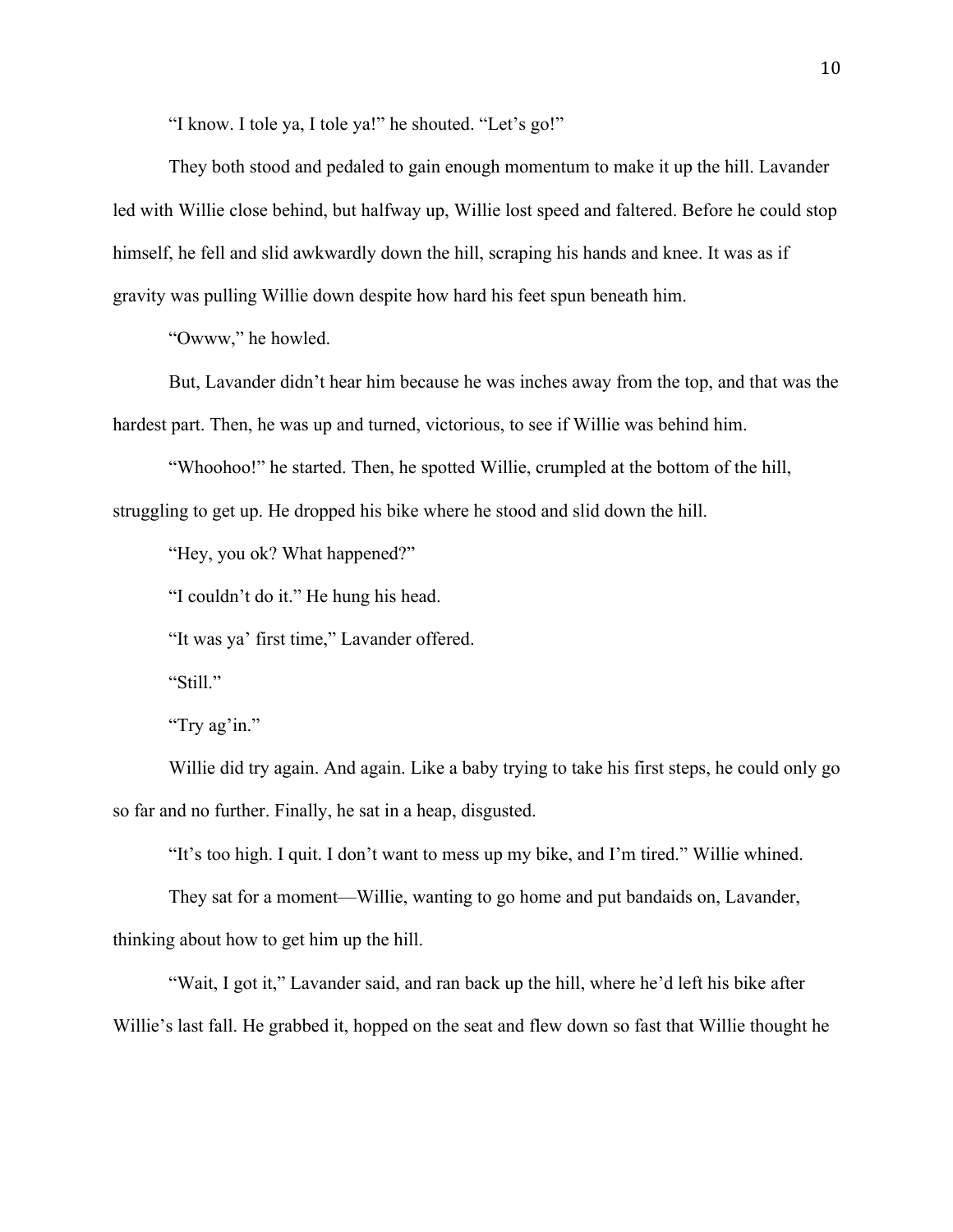was airborne. Expertly, he stopped a few feet from Willie, hopped off of the bike and held it out to him.

"Here," he said, "use mines. S'beat up. Don't matter none if you mess it up. It's fast, too."

"My bike's fast," murmured Willie.

"Surely, I know it. But, try mines."

Willie's chin went out a little and he stood, took the bike from Lavander. It really was beat up, thought Willie. His own bike was so much better. He was almost embarrassed to ride this one. But Lavander was there, smiling at him, waiting for him to do it. So Willie sat on the banana seat, turned the handlebars side to side, and then nodded at Lavander. Then, he was off, going easily up the first half of the hill but faltering at the midway point.

"C'mon, Willie!" shouted Lavander. "Pedal harder!"

Willie did. Hard as he could, his calf muscles straining. And he made it. As he reached the top of the hill, or was it a mountain, his hands shot up in the age-old victory gesture.

Lavander screamed and jumped up and down. "Tha's it, tha's it. I knew ya could do it!"

Feeling like a king, Willie surveyed the land around him. However, the smile disappeared from his face when he realized it was dusk, the sun setting behind the row of run-down shacks to his left.

"I better go," he told Lavander.

"Get on down here. Tha's the best part."

Confident now, he rode fast, really fast, down the hill, air whistling in his ears. It was like riding on the wind.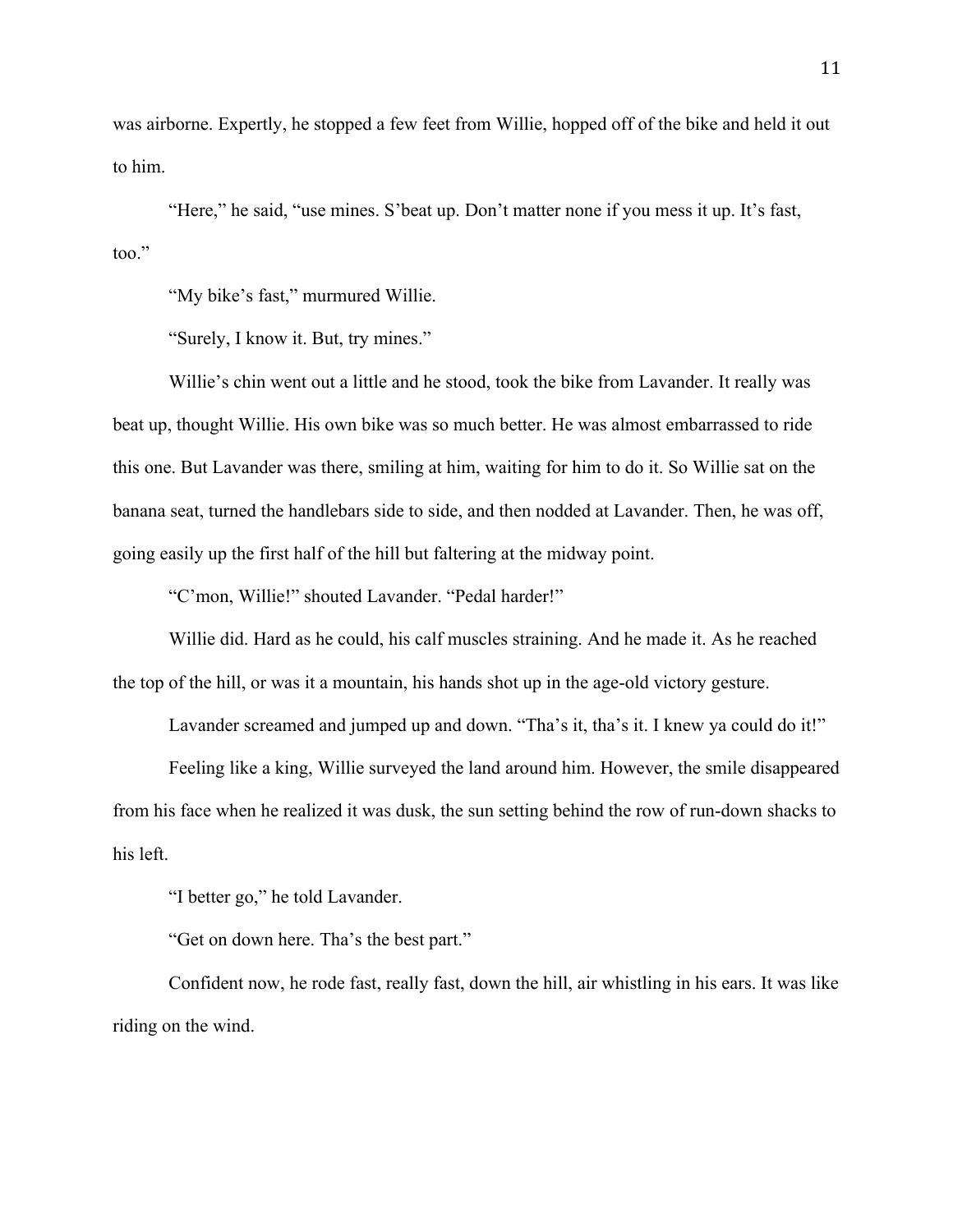Stopping directly in front of Lavander, he laughed, giddy from his conquest.

"Your bike's pretty good."

"I s'ppose," Lavander shrugged. "It's fast an' good goin' up a hill, but it don't look fine as yours."

Willie nodded. Then, "I got to go. I'm supposed to be home before dark."

"I'll ride ya to de blackberry bush," Lavander offered. And Willie was happy—he liked his new friend.

They rode to the end of the road in silence, both boys pleased with themselves. Willie played with the old handlebars, stood up and pedaled, trying to get the feel of Lavander's bike, figure out what made it do what his could not. Finally, at the blacktop, they stopped.

"Hey," Willie said. "Wanna trade? Bikes?"

Lavander considered this offer. "Sure," he finally said. "For what? Say, two, three days?" "Yeah," Willie said. "I'll be back Friday. We'll swap back."

"Ok. See ya' then. Don't be goin' too fast now—ya might take off," he teased, disappearing into the purple evening.

With the bucket clattering against the tire, Willie rode away on Lavander's bike, reluctantly admitting that it was much faster than his BMX. He pedaled down the street until the spot where he knew the concrete sidewalk buckled; then he swerved, hit the ramp and flew into the air. Ahh, he was on fire!

But then, as he came closer to his house, he slowed down, the implication of what he'd done beginning to sink in. He drew to a stop and began to think, not knowing if he was more worried that he might not get his bike back or that his parents would find out and whip him into next week. What had he done? He loved his bike and he had just handed it over to a stranger. A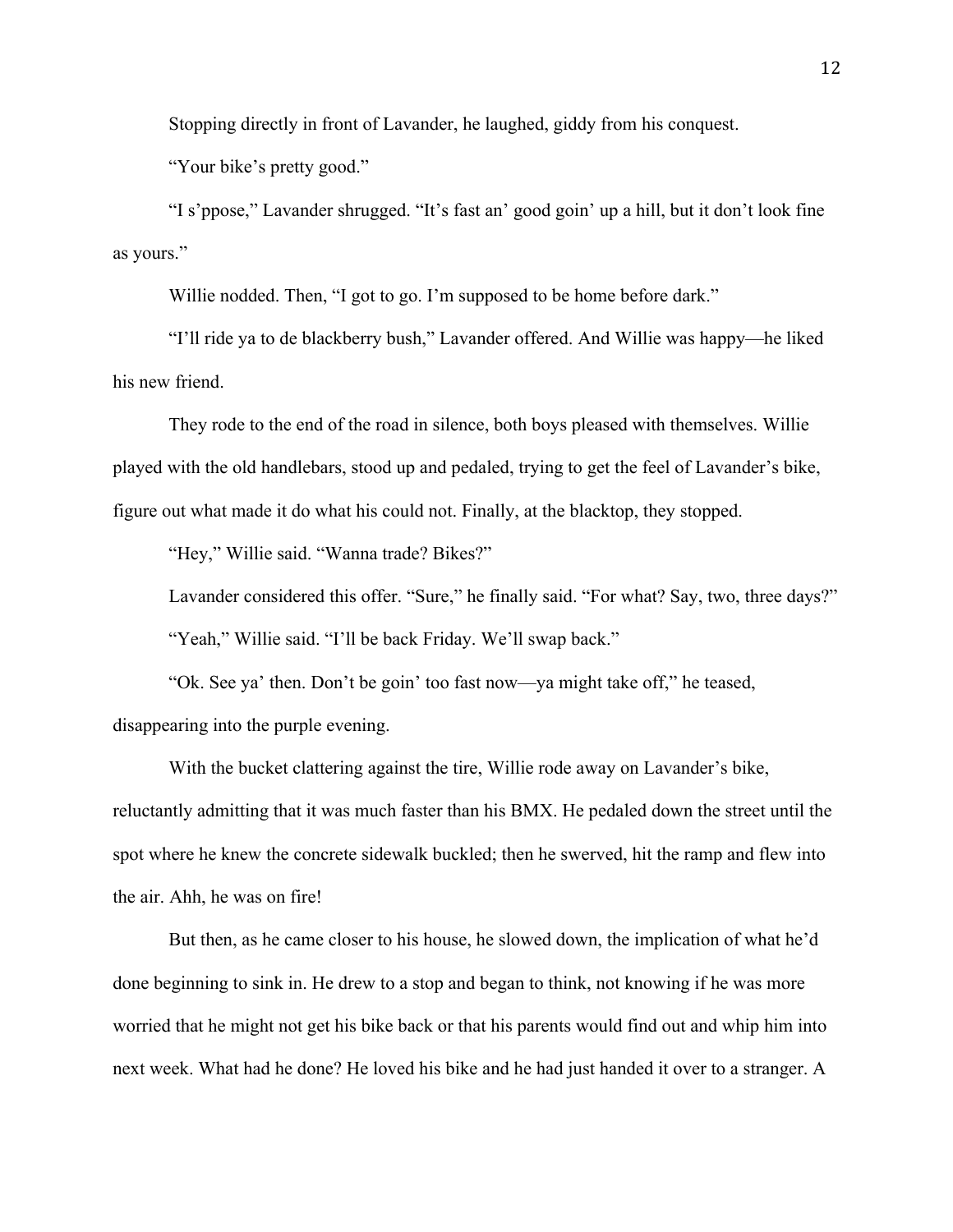black one, at that. Hopping off of Lavander's beat up, old bike, Willie walked it around his house, deciding that it might be best to hide the bike behind the garage.

Quietly, he crept up the back steps, blackberries in hand, hoping to slip into the house unnoticed. When the door creaked open, however, he came face to face with his mother whose eyes were squinted almost shut. Her arms were crossed, fingers tapping.

"Where have you been, William? It is dark outside in case you haven't noticed." Willie's eyes wouldn't go higher than her waist, wouldn't look her in the eye, and focused on the beige pleats of her dress that lay flat against her thin frame.

"I was worried sick about you. You know better." A powerful pause. "Go see your father. He's waiting."

"I picked berries. For Bonnie B.," Willie raised them up like an offering.

His mother took them with her finger tips and pointed down the hall.

Willie reluctantly walked into living room, which was like a museum—so clean and white that Willie was afraid to step foot in there. Walls were lined with books his father would not let Willie touch. Stories he wanted to read desperately when he was smaller, yet over time, had lost interest in. His father stood in the center of the room, an angry slash of white in the dim light.

"William. You know you're not supposed to be out late. Now, where were you?"

Willie hadn't even made up a story to tell, was too euphoric over his hill conquest and bike score. So now, he said nothing. Just stood there.

"Well," his father slapped a belt sharply in the palm of his hand. "I'm waiting."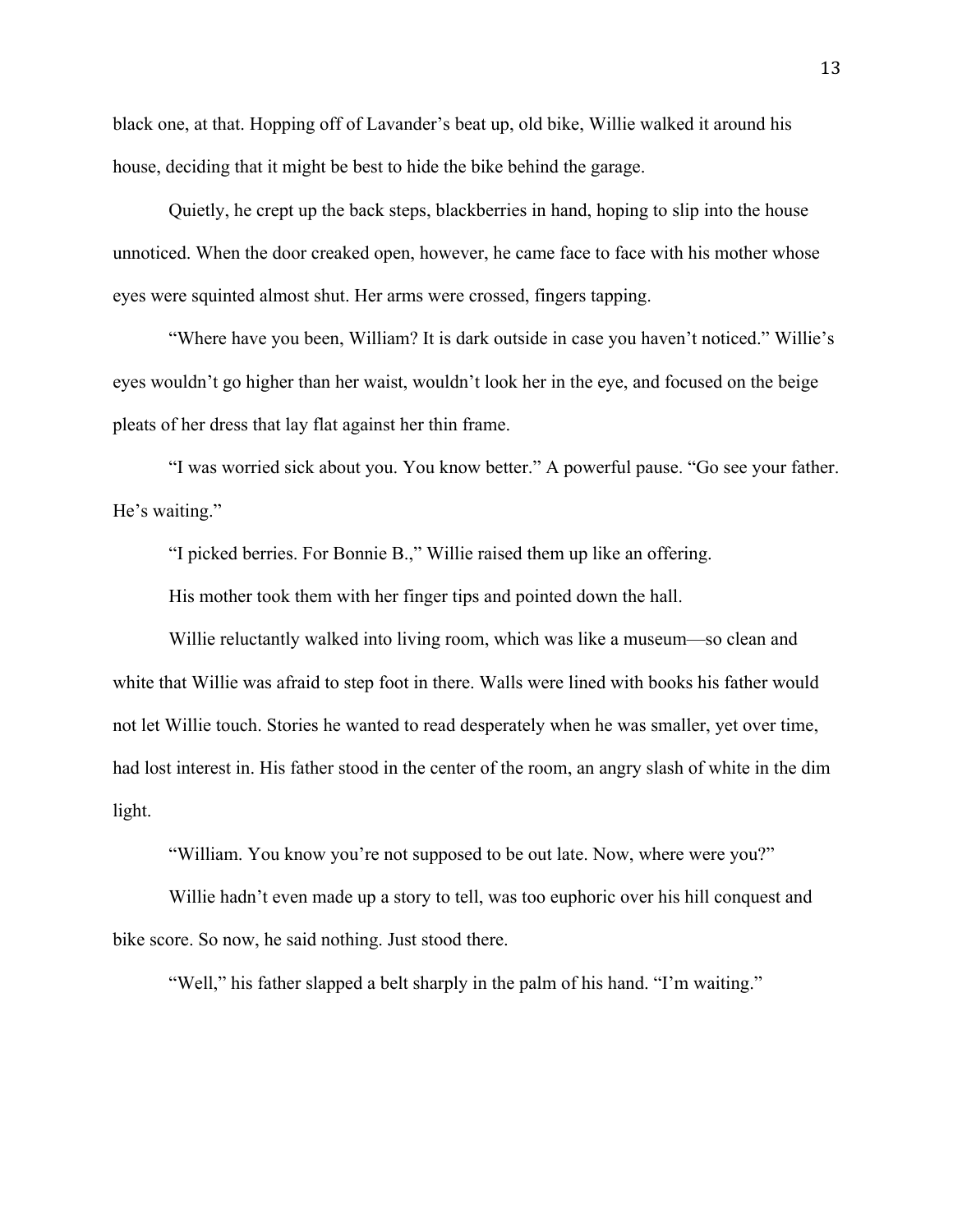He couldn't tell his father he was on the other side of the tracks. Not in a million years.

He'd get a worse whipping than the one he was about to receive. "I was just riding around. Lost track of time."

"How could you lose track of time when the sky is turnin' black all around you? I don't believe that for a minute. Up to no good, that's what I think."

But Willie stood still, not wavering from his lie.

"Let's go, then."

Willie walked over, dropped his pants and leaned over his father's strong knees. Whack, whack, whack. The belt moved quick and hard, giving Willie no chance to catch his breath. After, Willie grunted and then cried, looking around for his mother. When he saw her, unmoved by his pain, he drew up his pants. He flashed on Lavander's Mama, wishing she could wrap him in a big hug.

"Now you going to tell me?"

Willie hesitated, knowing the whipping wouldn't be the worst of it until they got the

story. There'd be no more anything—no going outside, no dessert, no friends over, nothing.

"Somebody stole it—my bike," he blurted out.

His father rose to his feet. "What are you saying? Tell me what happened."

Through teary eyes and a runny nose, Willie stumbled through a story, one he wasn't even sure would hold should his father question him or ask him to repeat it.

When he finished, his father's face had that tight look, and Willie knew he'd done it.

"Alright, alright. You should have just said that from the very first, son. Go on up to your room. I'll handle this."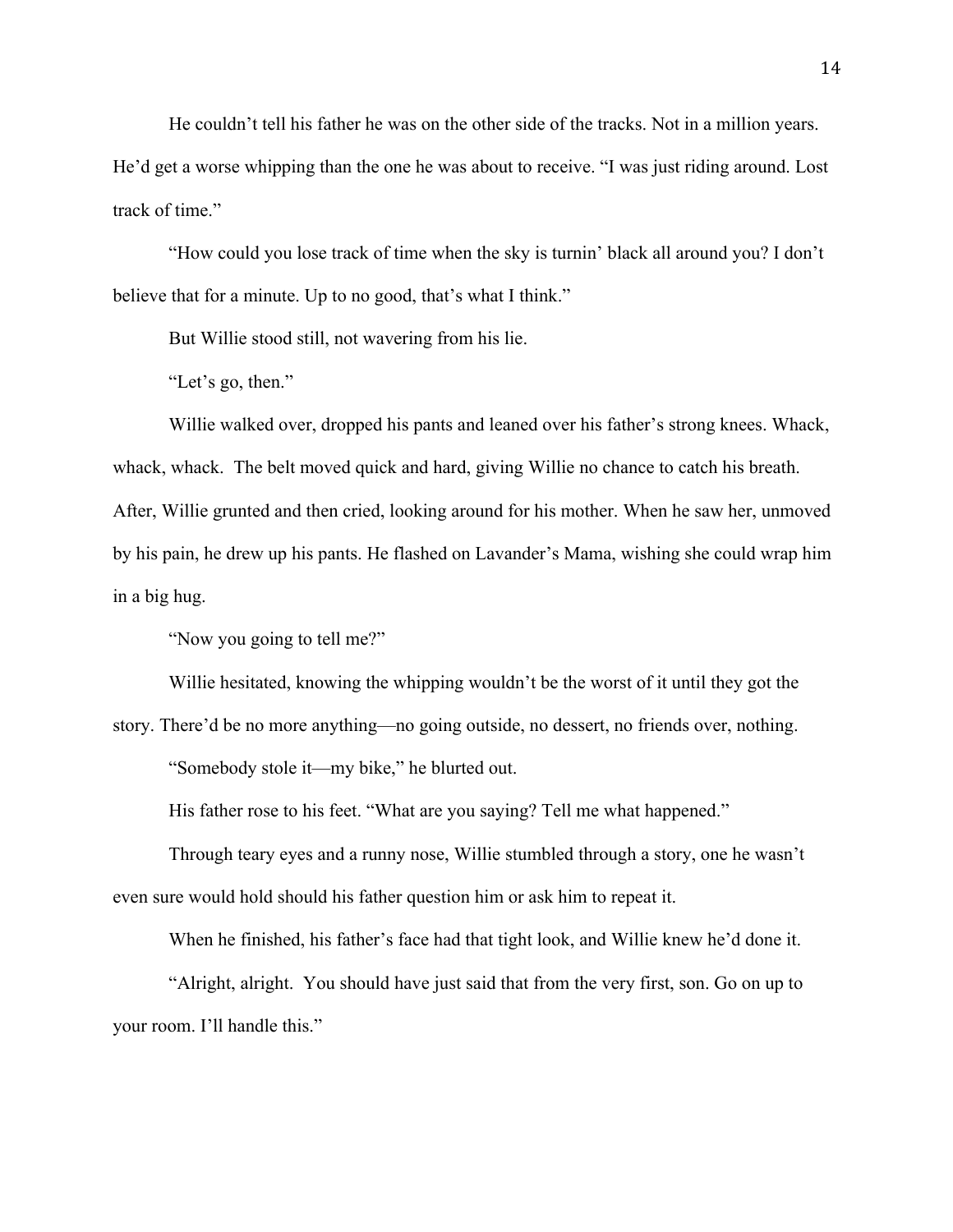Scurrying out of the room like a mouse, Willie ran up the stairs, pausing at the landing to listen to his parents. However, they did not speak. His father picked up the telephone and dialed.

"Chalou. Will Conners here, I've got a situation . . ." His fathers voice stopped, was interrupted, then, "Fine. I'll see you in a minute."

Willie was impressed at how his father could just call the sheriff and he would come right over. Chalou was a fat, red-faced man with a stinky cigar always hanging out of his mouth. Yet, he was nice to Willie whenever he saw him, always asking about his father. Only now, he did not want the sheriff to come over, and realizing what he had done, Willie's eyes began to fill once more. As he buried his face in his pillow and cried, Willie was aware that Lavander was about to get into a world of trouble for something he didn't even do.

The line, like a dare, was so clearly drawn in their town. Willie didn't really understand why—grown ups must have drawn it because the kids surely did not care. If his father knew that he had spoken to, no, made friends with, a black boy, he would skin him alive. He had no choice but to make up that story.

His room seemed suddenly dark and small, and Willie longed to turn on all of the lights but was afraid to move. Nervous, he jumped up to peek out of his window, to make sure that no one could see Lavander's bike behind the garage. No, he was safe. Now, he had to figure out how to exchange bikes without his parents finding out.

The next day came but, with it, no opportunity to return the bike. Willie stood in the kitchen, staring at the back door, trying to get the nerve to ride over to Lavander's house, only his feet wouldn't move for anything.

"What's matter wit' you? You got a look on ya face." Bonnie B. had walked up behind him.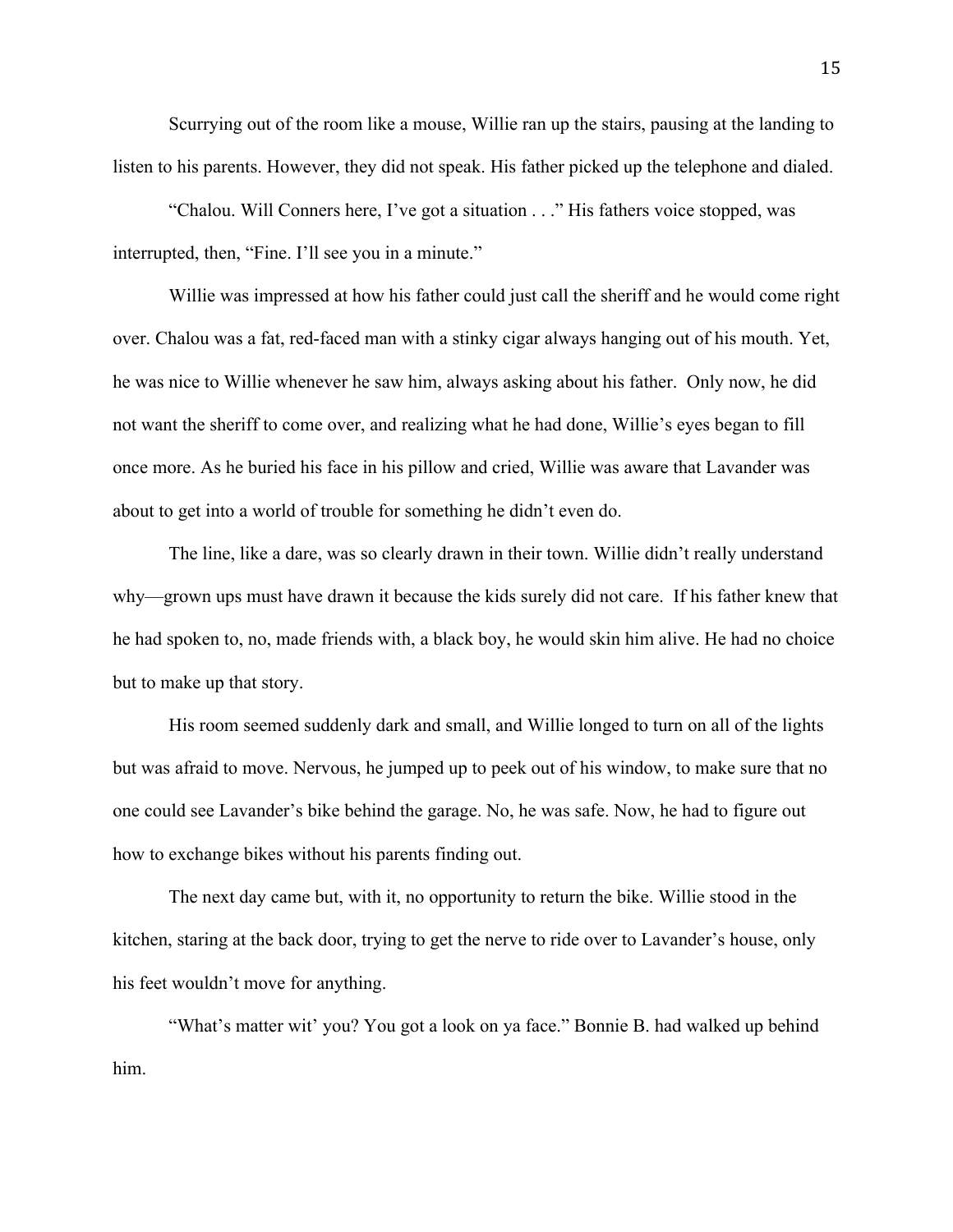"Bonnie B.! Why are you sneakin' up on me?"

She stood there in her worn chambray dress and apron, hands on her hips. "You up to somethin'," she said.

"I am not. I, uh, was lookin' for some of that blackberry pie, that's all."

"I know thas a lie. For you jus' about ate it up, Willie. Nah you gonna tell me or not?"

Willie stood there for several long seconds, trying to decide if he should tell Bonnie B. about the pickle he'd gotten himself into. She had a mean look on her face, but he knew she liked him, for the most part.

"I ain't got all day," she shifted from one foot to the other.

So he told her. All about Lavander and the fast bike. The story spilled out of him quickly, like marbles from a loose bag. Then, he waited. Waited to hear what Bonnie B. might say would she scold him or help him? When she sat down on the kitchen chair, he could smell her musky hair, but he moved closer anyway, grateful that she hadn't gone straight out of the room to tell his father.

"Well, well. You got some trouble, I'd say. Why you got to be goin' where you don't belong?"

"I told you, I was pickin' blackberries. For you." He said this last part like blame and instantly regretted it. "I don't see what the big deal is anyway. Why's Lavander so different than Little Shawn?"

Bonnie B. slammed her hand on the kitchen table. "I'd like to know the same thing," she said. But she hastily recovered, lapsed into the cool attitude Willie was accustomed to. "You got two roads to take. Tell ya dad and take ya medicine." She clamped her mouth shut.

"Or?"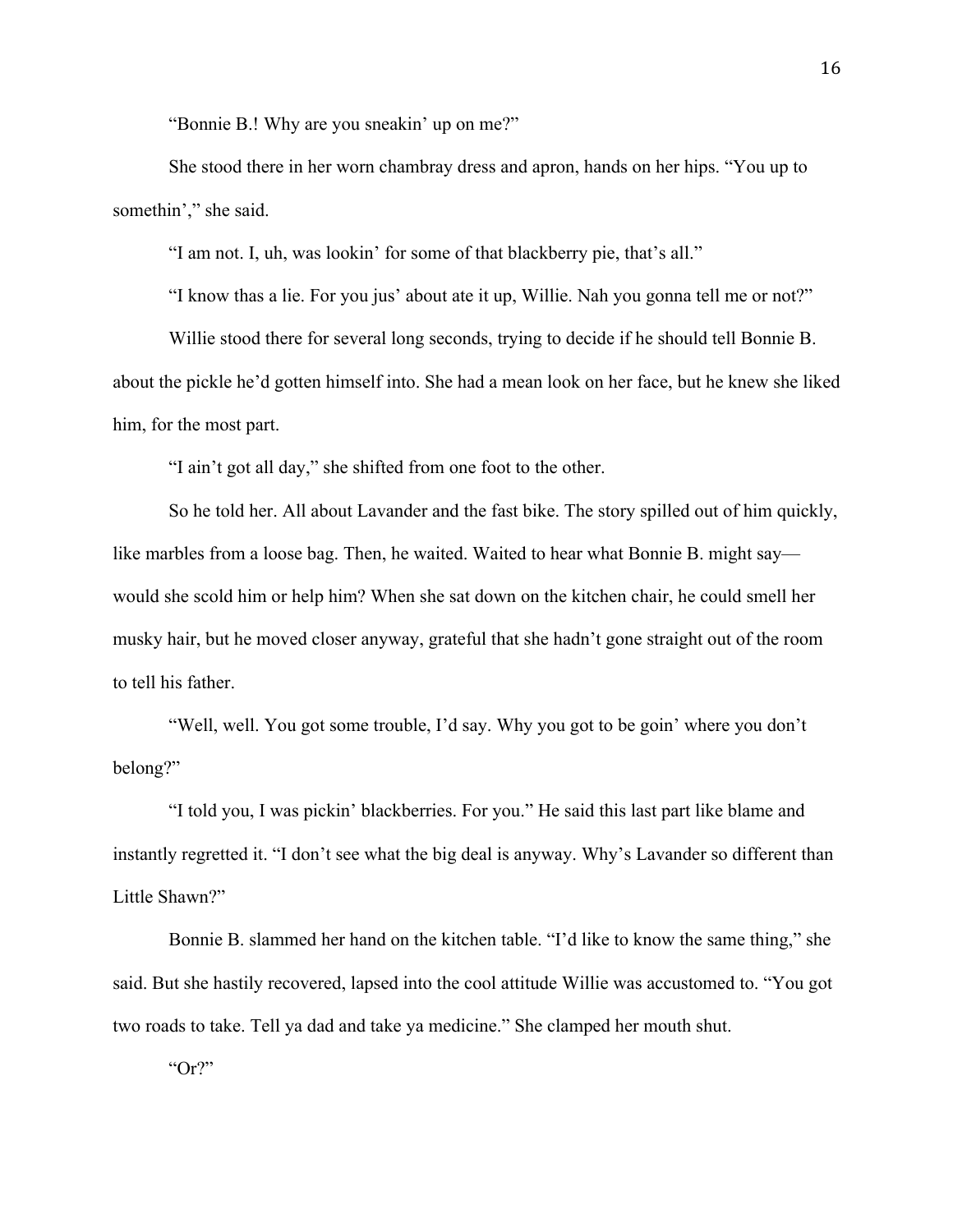"Or, keep on out that back door like you was about to do. Go on and switch bikes and don't tell nobody."

Willie nodded, not at all surprised that she knew his plan.

"What would you do?"

She rose, smoothed her apron. "Nah that ain't up to me. You gots to decide."

"C'mon, help me, Bonnie B."

He thought he saw the beginning of a sneer, but, no, her lips were drawn as tight as ever. She moved toward the hallway.

"We ain't never had dis conversation, that's how I'm helpin' you." And, she turned stiffly and walked away.

"Shoot, that ain't no help," he said.

Just then, the doorbell rang, and as he stood there, trying to decide what to do, his father's voice boomed through the house. "Willie! Get in here."

Had Bonnie B. betrayed him that quickly, even though she said she would not?

"Damn nigger," Willie said, angrily using the word he heard his father use. He stomped toward the front of the house. He would never tell Bonnie B. a thing—he wouldn't talk to her at all, not to even ask for more milk or to clean his shoes better.

As he walked down the hall, his anger melted away when he saw his father, Chalou, Lavander, a black man, and his bike, all standing there waiting for him.

"Willie," Chalou began. "Is this here your bike?"

Ahh, he was caught, caught in the worst way, and he was so scared to be the one in trouble. He could never tell the truth now; it was too late. With no escape, he nodded. Lavander hadn't looked up yet, seemed to be studying the hardwood floor like he'd lost something. Chalou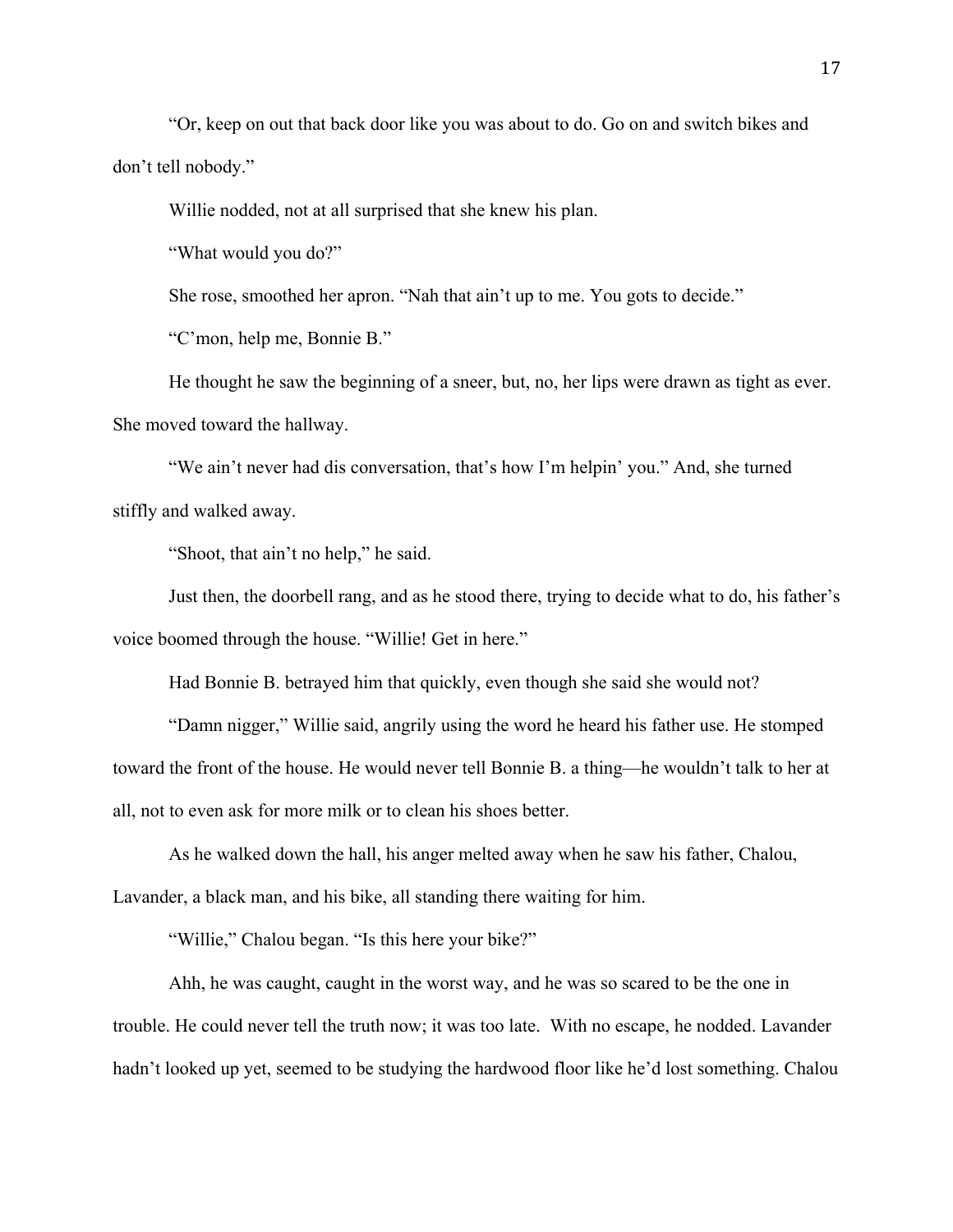hadn't let go of Lavander, and his knuckles were white where he was clutching the boy's faded tshirt in his fist.

"This boy stole your bike, son?" Chalou asked, his voice gentle and respectful for Willie.

Lavander's head snapped up, but he didn't say a word. The black man straightened his shoulders and stared hard at Willie. But Willie only squirmed, tugging at his shirttail, not wanting to say the word.

"Speak up son," his father urged.

There was no getting out of this, Willie realized, and forcing the word out, he took his first step into becoming a boy his father would be proud of.

"Yes," he whispered.

Willie's father laid his hand on his son's trembling shoulder. "Don't worry, Willie. I realize you didn't want to tell me the other night. I understand now. But, you know you should have just told the truth, don't you? We could've looked for your bike right away. In our family, it's important to do the right thing."

He sounded concerned, not at all mad, and Willie felt relieved, almost happy, as long as he didn't look at Lavander. Instead, he looked at his father's face, his pale sharp face, his silver spectacle glasses, and he knew he was safe and that his father would always take care of him, as long as he did what he said.

Chalou rolled the bike to Willie, who leaned it against the wall. He didn't think he'd ever ride it again.

"Looks like it's alright to me," Chalou said. "Bet ya glad to get it back, eh Willie?"

Willie looked at the bike. It looked perfect, just like the day he got the bike, as though Lavander took care of it like he did.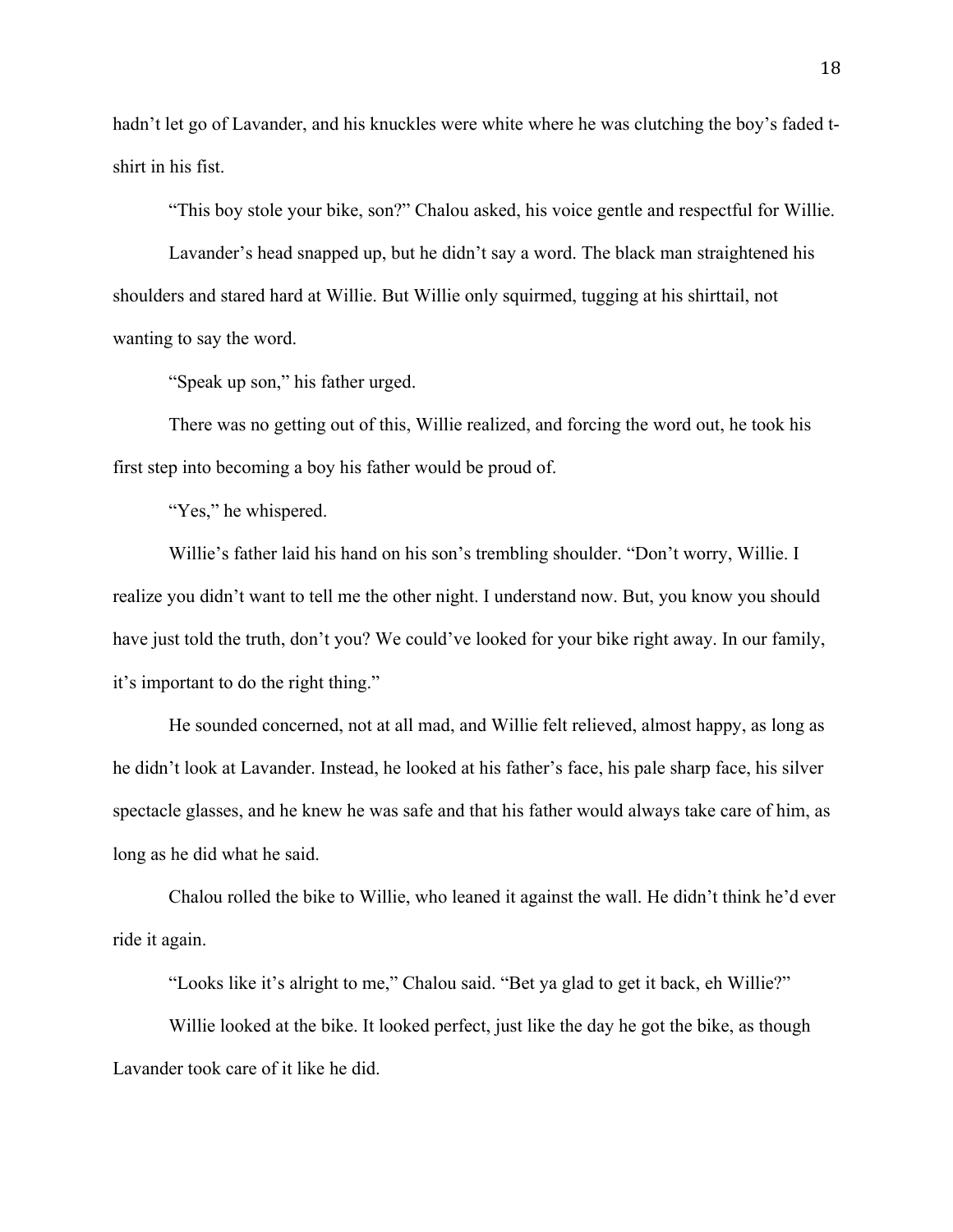"Go on, son." And his father's hand firmly edged him away.

Willie glanced back, only once, and saw Lavander's face, lips tight, eyes hurt, ready to face these two big white men who would punish him for something he did not do. Willie looked away, not yet realizing the depth of his betrayal.

As he walked into the kitchen, he saw Bonnie B., knife in hand, standing over the garbage can. She was scraping food off of a plate into the garbage. Maybe she hadn't heard. "Whatcha doin?" He heard the fake uplift in his own voice.

"Held out a piece a blackberry pie yest'day. Was goin' to surpise you wid it." She scraped it deliberately, every last crumb, her eyes never leaving his face.

"Why didn't you, then?" Oh, she had heard. He knew it. Her expression was so full of hate that it almost incinerated Willie. He could feel it like the summer sun scorching his face. But if Lavander hadn't looked at him like that, why should she?

"No good," she said, lips turned down at the corners. She dropped the plate and knife in the sink, letting them clatter. Without saying another word, she walked past Willie, a little too closely, and left him alone in the kitchen.

He sank to the floor, scooting back to the pantry where he leaned, eyes closed, the beginnings of sadness coming over him. Mostly, he wondered what would happen to Lavander he really didn't want to know. However, he couldn't have done anything differently, Willie figured. If he told the truth, he would be the one who would be in trouble right now. That kind of trouble, he didn't want and couldn't handle. Now Lavander, he could take it, Willie was sure. That boy was probably in trouble all the time. Willie shook his head, surprised at the tears that flew away.

"Heck with it," he muttered and stood up. "Screw it."